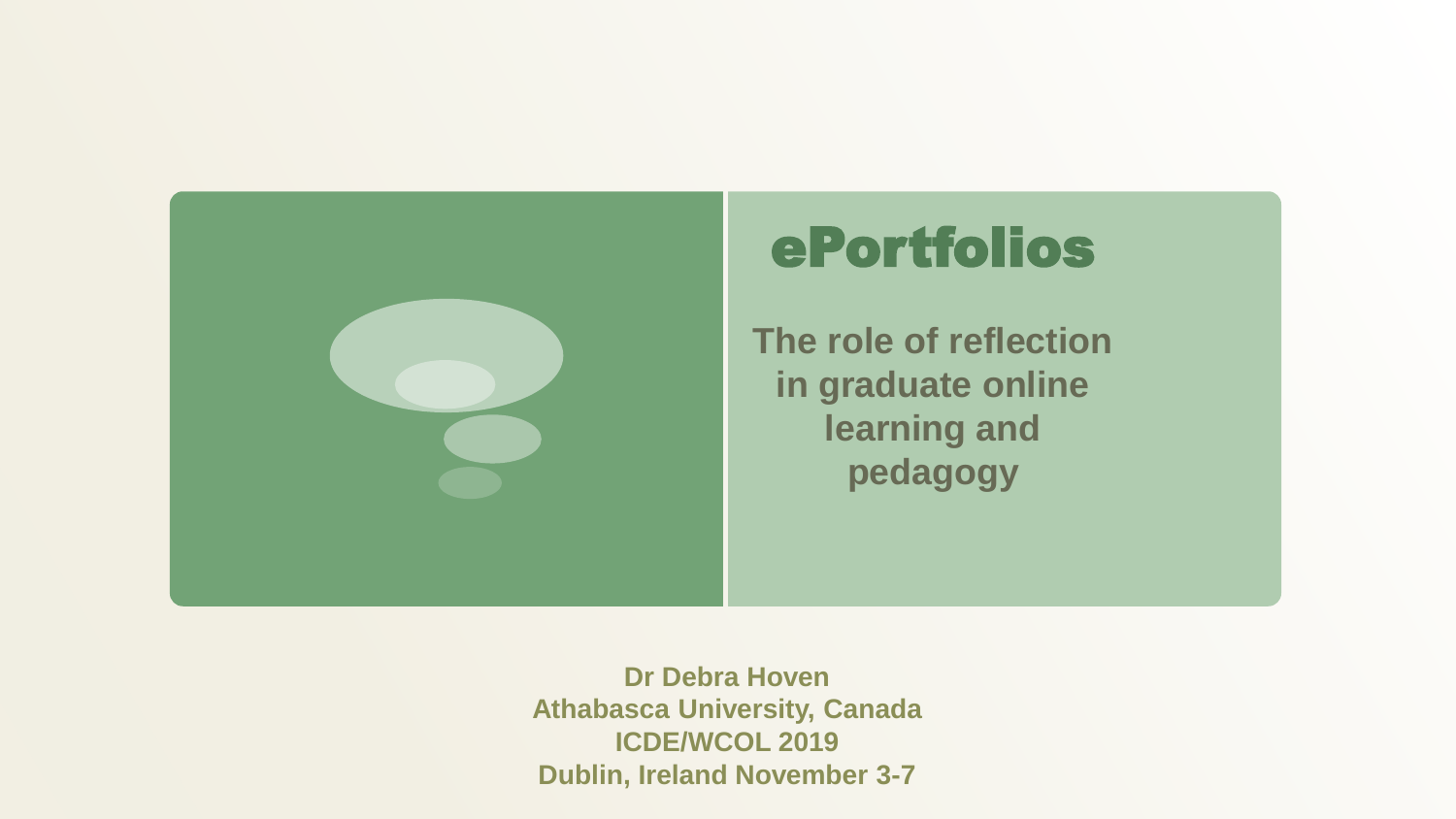## What makes an eportfolio effective?

- Curated
- Reflective
- Feedback/refinement
- A High Impact Practice (HIP)
	- Supports collaborative work
	- **Improves communication skills**
	- Makes connections across program and to work

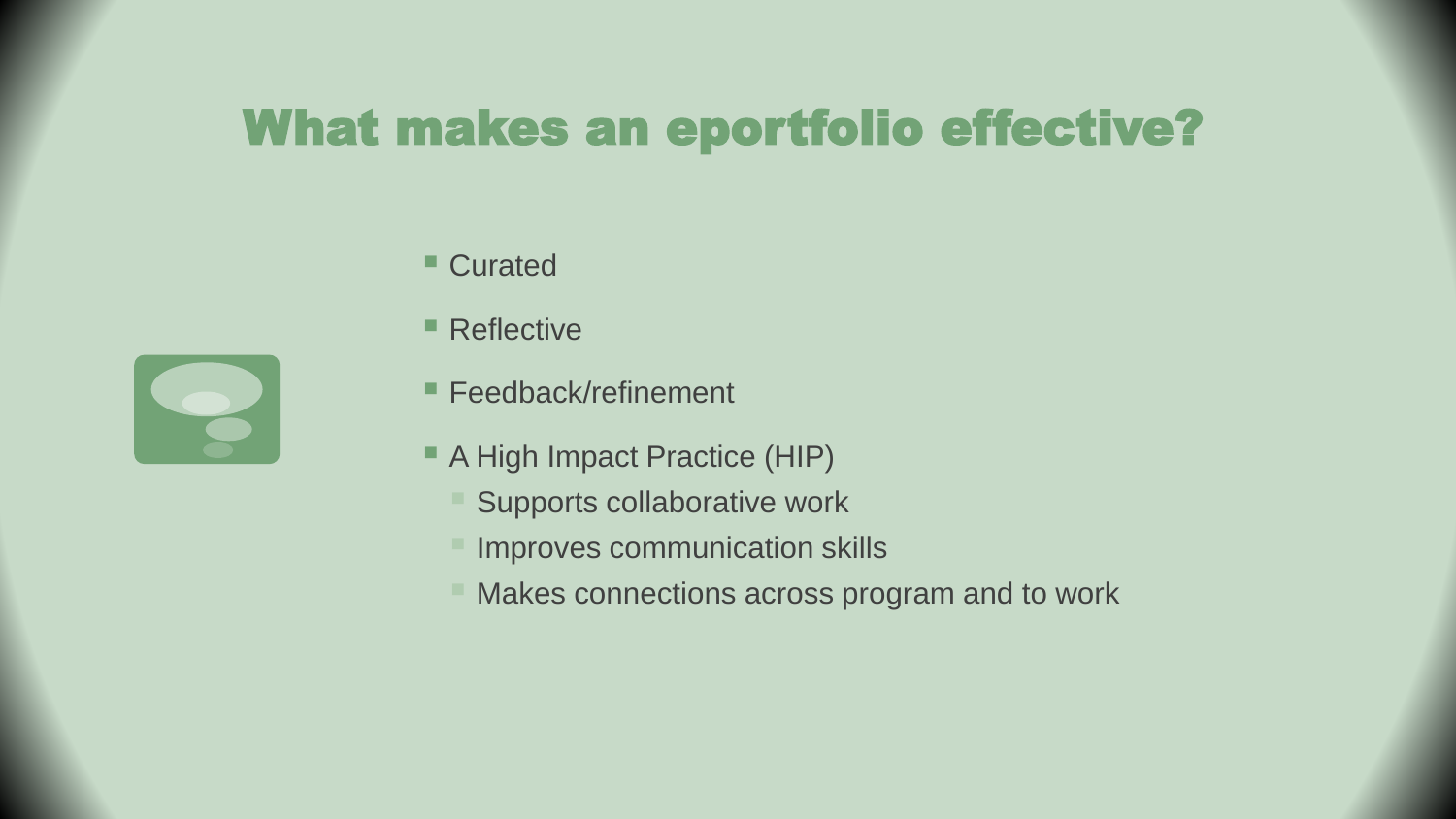# What is an eportfolio? Elements?

■ AKA learning portfolio, digital portfolio, web folio etc …



- The "e" aspect:
	- Can be tagged, searched, archived, syndicated
	- Can incorporate multiple forms of media, including:
		- video
		- podcasts
		- Screen shots
		- **Images/graphics**
		- **E** embedded links
		- feedback facilities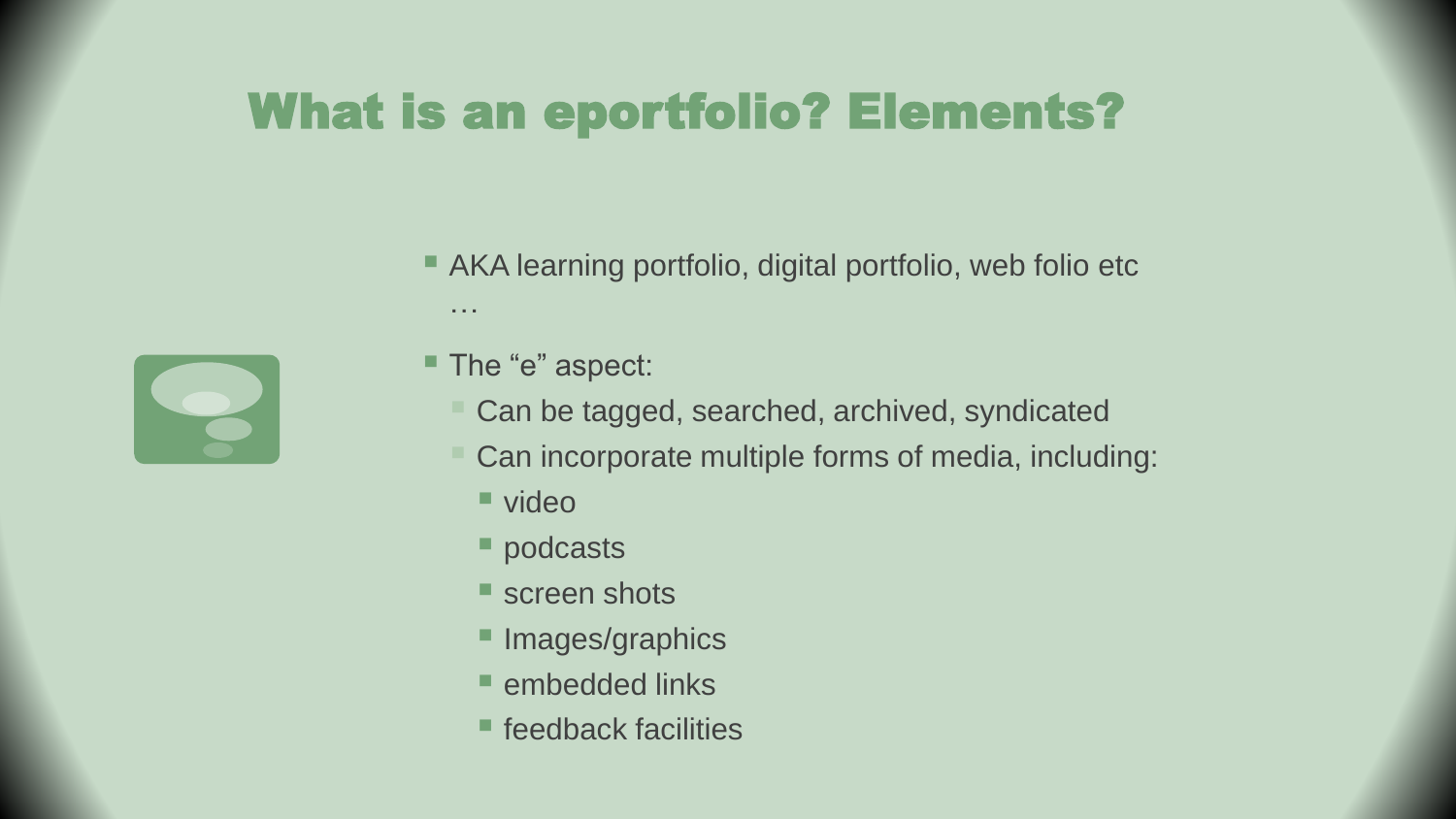# The studies

- 2008: survey & trial implementation
	- Likert scale of learner perceptions of:
		- Technology used (platform etc.)
		- **Experience of eportfolio creation**
- 2012: eportfolio introduced as alternative to Comprehensive exams
- 2015-6 (onwards): Action research project
	- Interviews of 10 MEd graduates (initially)
	- Analysis of
		- eportfolio pages
		- **Presentation recordings**
		- Feedback
- 2016: eportfolio course granted full course credit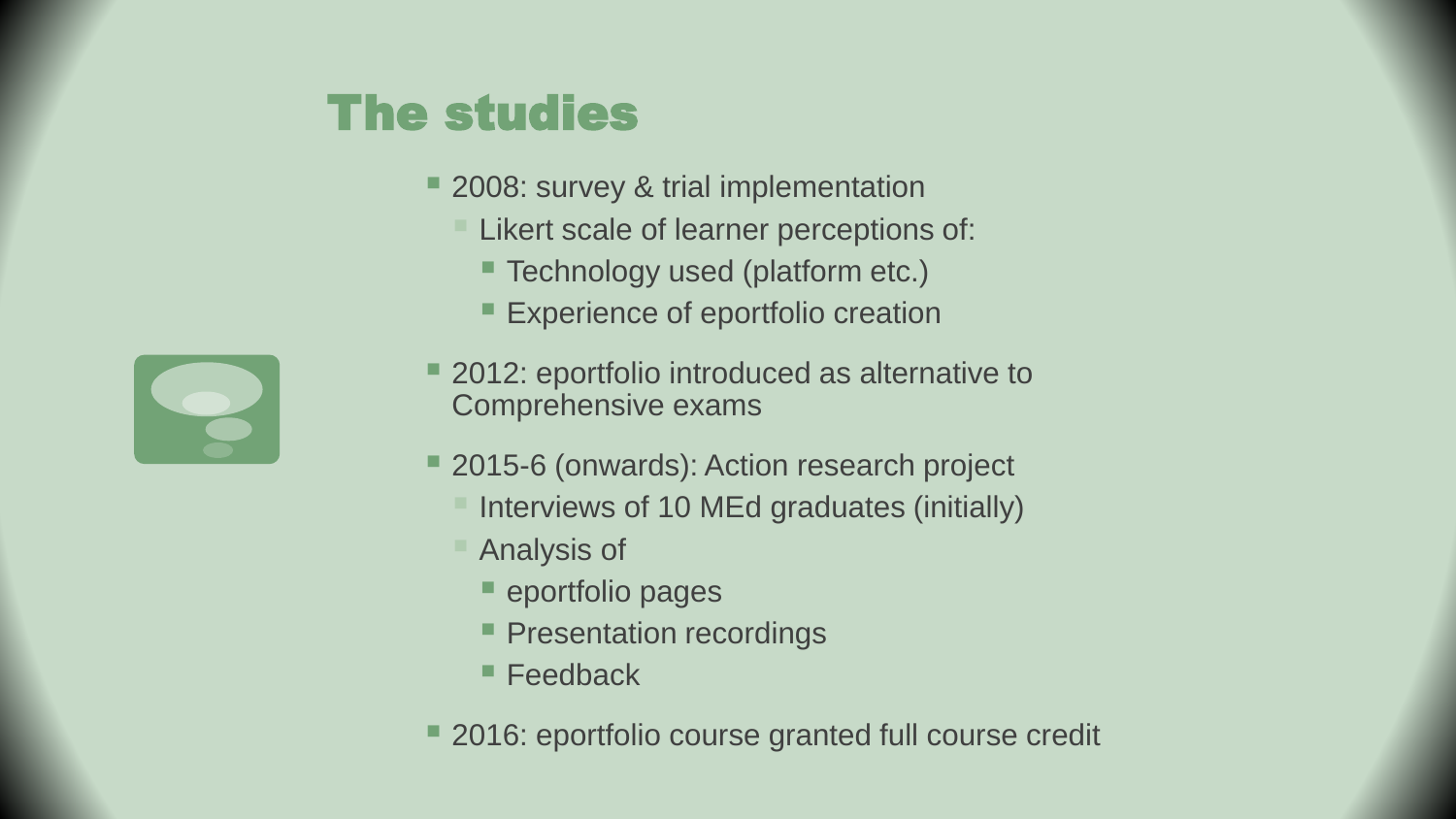#### Recommendations & Responses

To peers/incoming students:

**Start early** 

- Provides material that is fresh in the mind vs …
- Advantages of retrospective view
- On-going journalling (practice, rehearsal & scaffolding)

To faculty/instructors/designers:

- Separate product from process: add in more journals
- Add sample e-portfolios from other students & elsewhere (what is expected and flexibility)
- Include How-to videos (technical aspects)
- Invite attendance at presentations & make recordings available
- Provide examples of how to map learning to program competencies
- Provide early feedback on 1st draft of 1 artifact
- Provide written and oral comments from instructors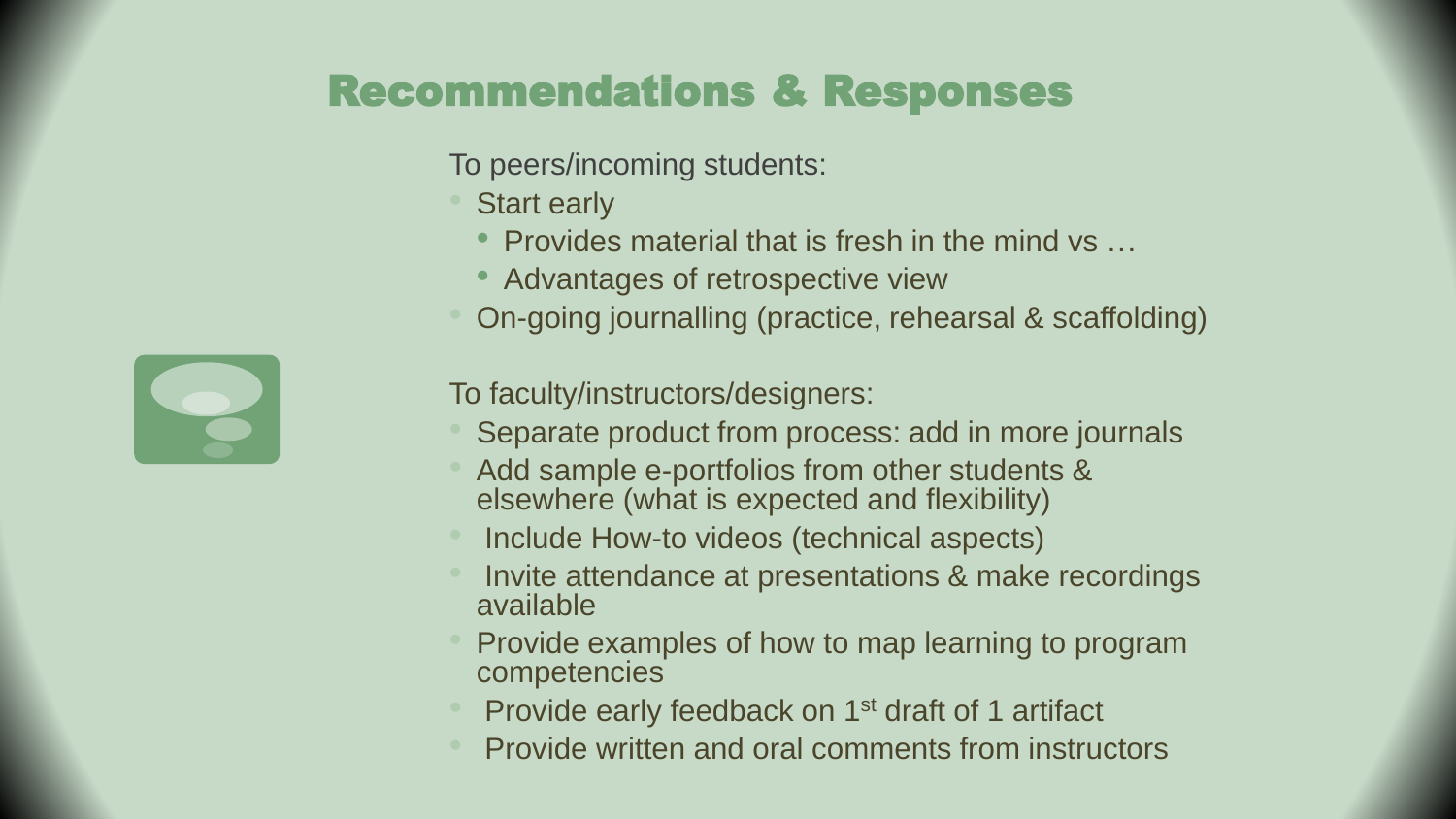#### 5 themes from interviews

- 1. Reflection (process of doing it)
- 2. Understandings (benefits of reflecting)
- 3. Strategies (used to self-elicit and document reflection)
- 4. Work-related or Future benefits
- 5. Examples given

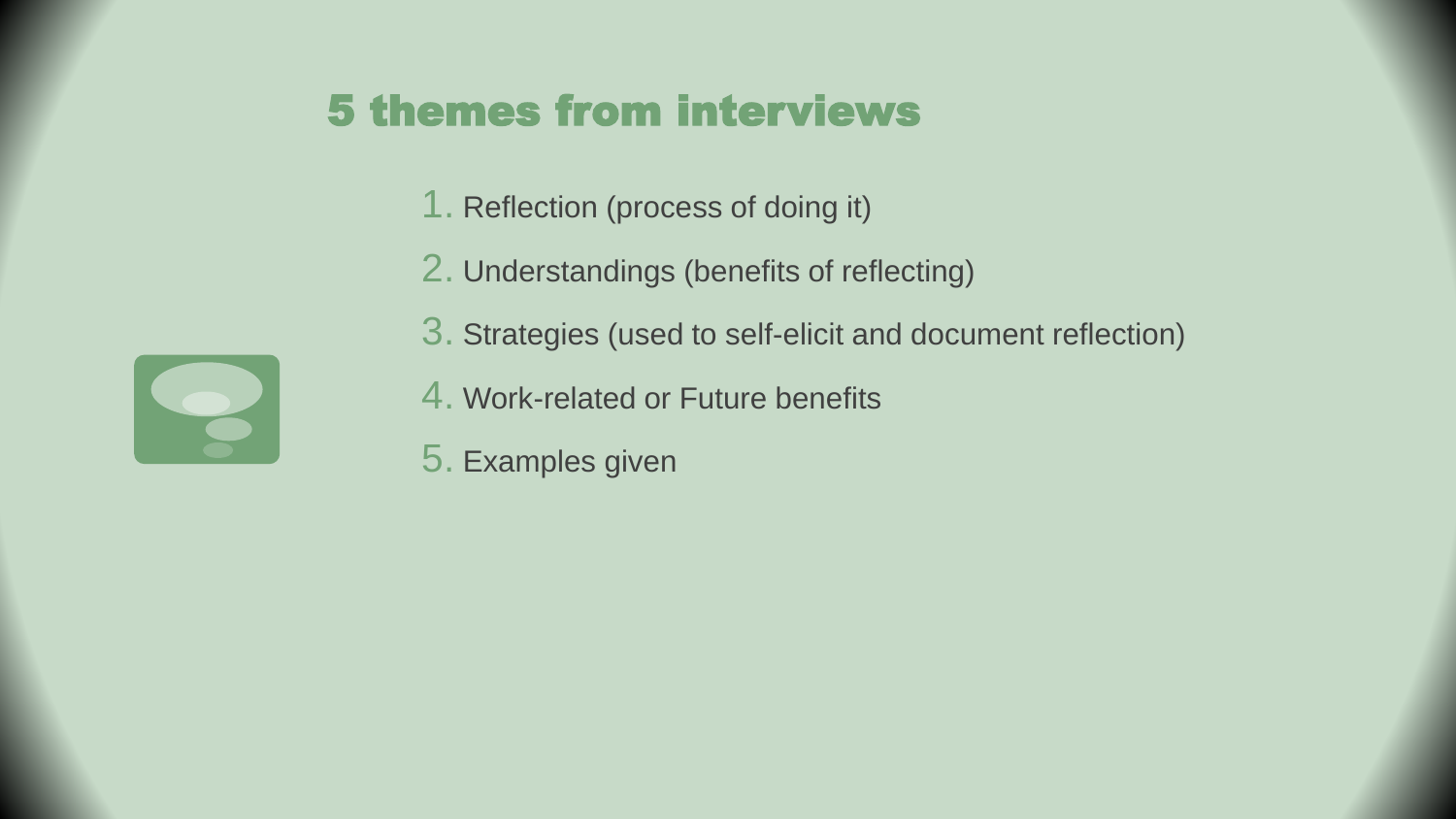## Themes with student voices 1/… 3

- **1. Reflection** (process of doing it)
- **I** think of looking back on something and thinking about either different actions I would have taken or different points I would have made …
- … putting me in the habit of reflecting and not just times reflecting while I'm on the train or waiting in line but …
- **2. Understandings** (benefits of reflecting)
- I'd say that [reflection] had started in the program and then the e-portfolio kind of tied that together … gave it a better window to view that experience with.
- … made me realize that learning is a multidimensional process …

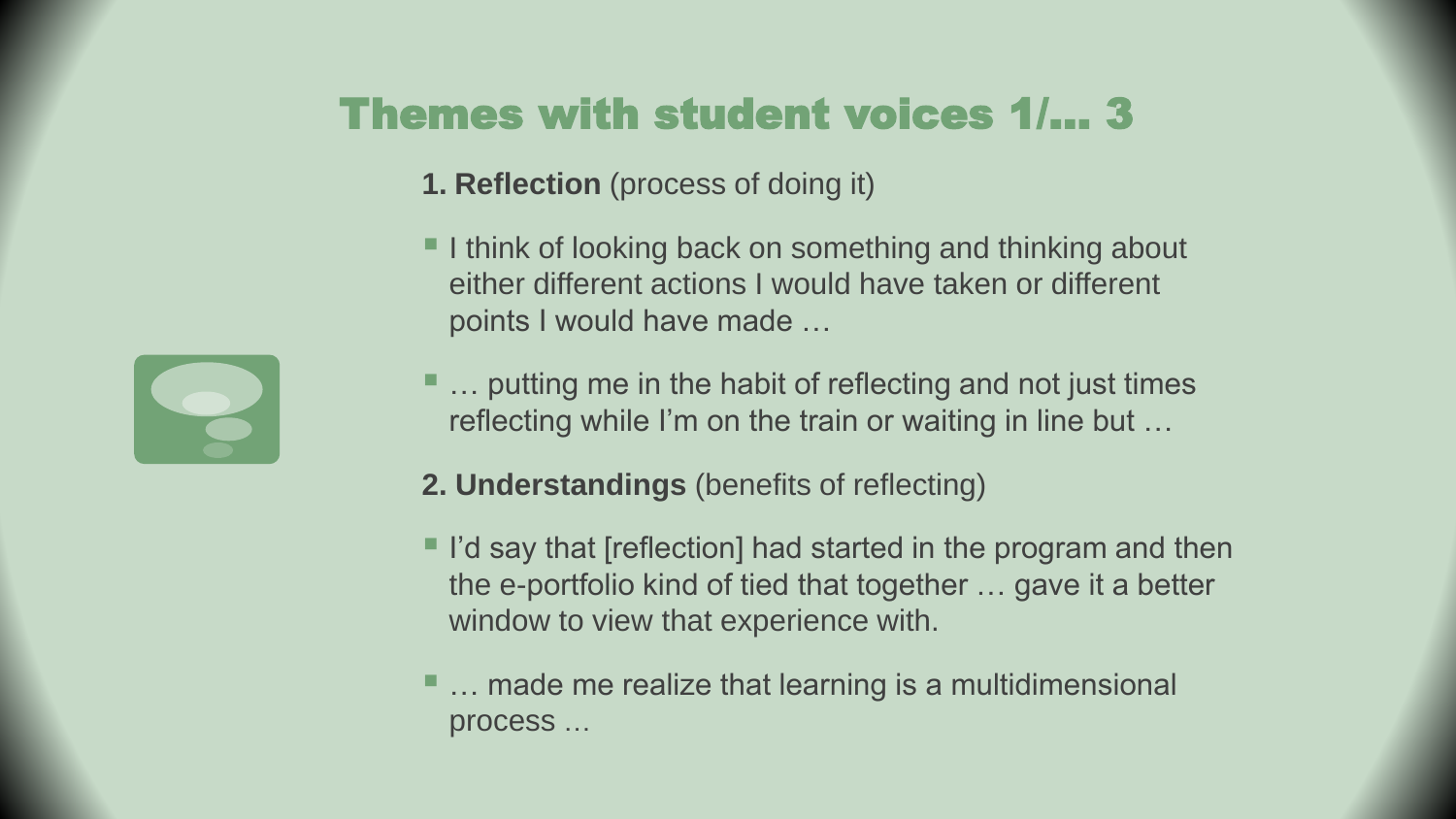## Themes with student voices 2/… 3

- **3. Strategies** (used to self-elicit and document reflection)
	- I keep daily and weekly logs of what I'm doing  $\dots$  as a more intentional thing, keeping logs and journals …
	- ... that kind of "what were you thinking" kind of thing or "could you explain that to me, why you think that way" …[self-talk]

#### **4. Work-related or Future benefits**

- $\blacksquare$  I've incorporated a learning journal in my work ... just to help me with that lifelong learning
- … how does that make you feel and could you have done something different, or improved, and going forward, what are you going to do next? What's your next step? [in ongoing learning journal at work]
- … looking back at what I've done at school … and how I want to point my career or when I look for a job, or the things I want to work on … ways of understanding my own interests better.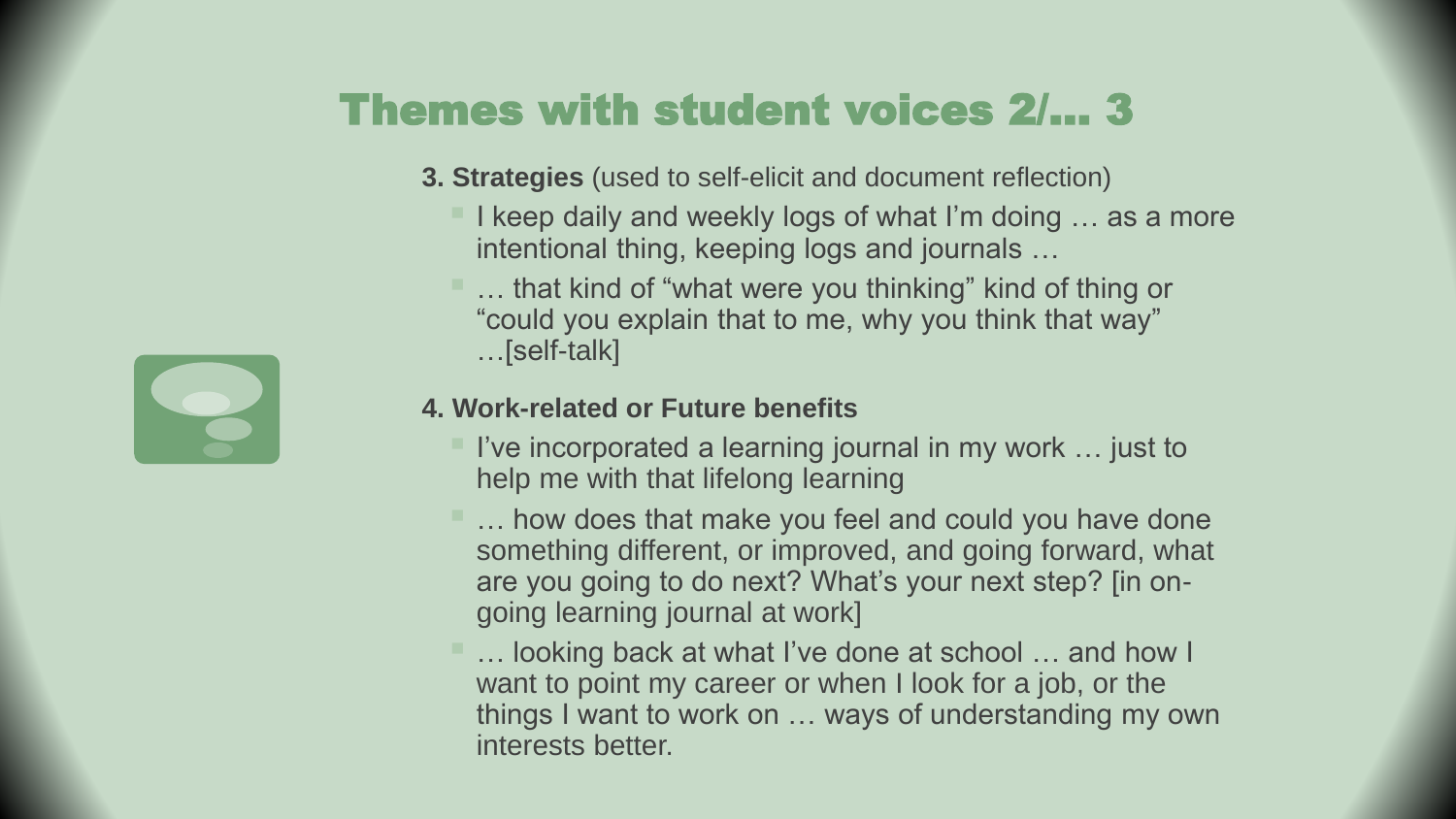#### Themes with student voices 3/… 3

**5. Examples given (Lifelong & Life-wide learning)**



…

 And I think with relationships, too. Again, your partner may say or do something and now I have a different not "jump to conclusions" kind of response …

 $\blacksquare$  I'm definitely looking at, or reading the newspapers, … and really look at both sides of an argument, keeping my own assumptions and biases in check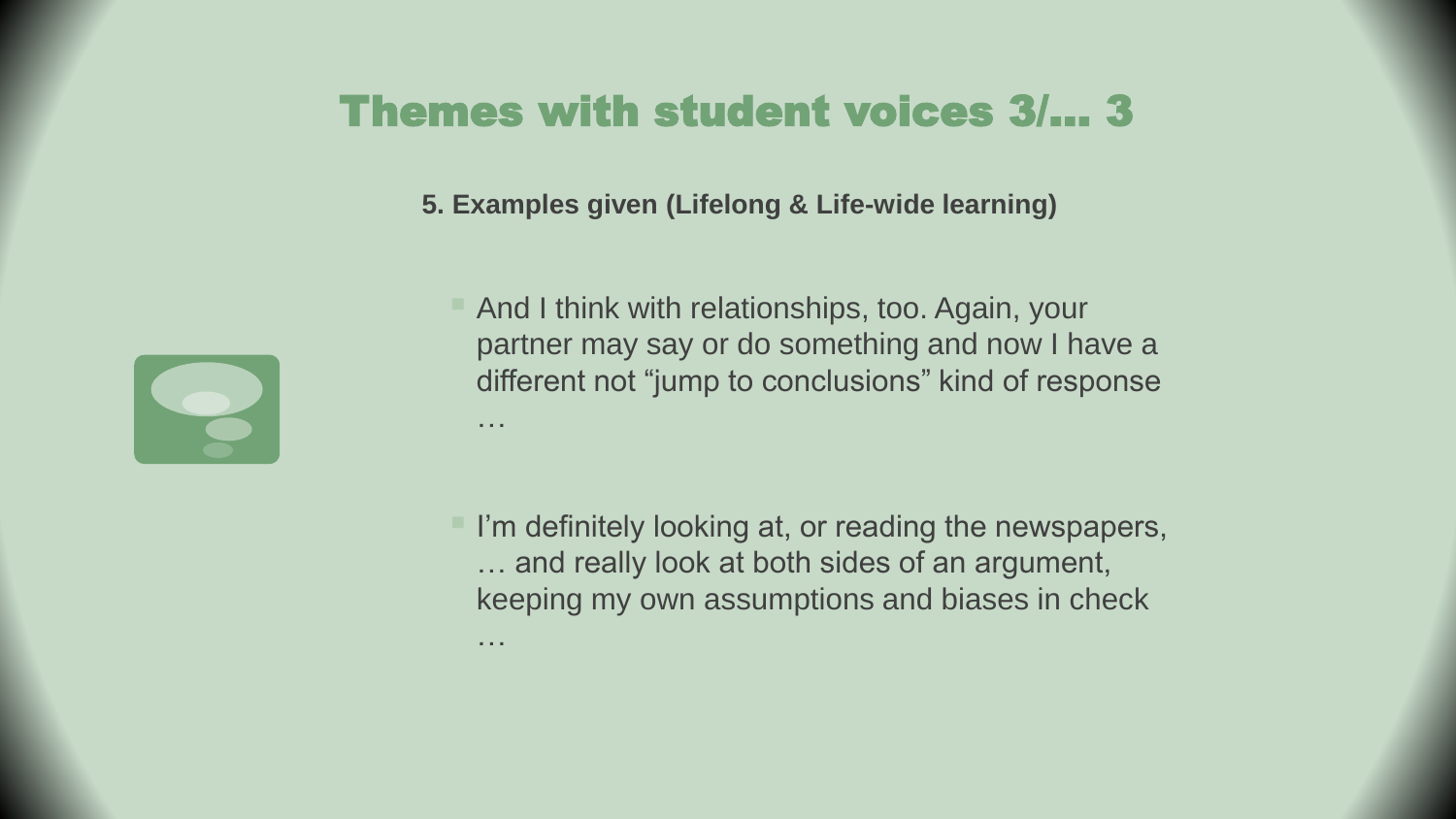#### Process of evolution of eportfolio as a credit course 1/ …4



- From an **instructional design perspective**:
	- Coursifying: scaffolding development of eportfolio using "assignments"
	- Staging the necessary elements to scaffold experience for learners:
		- **Practice reflective piece**
		- Formalising feedback requirements
	- **Formalising 6 competency areas with sub**competencies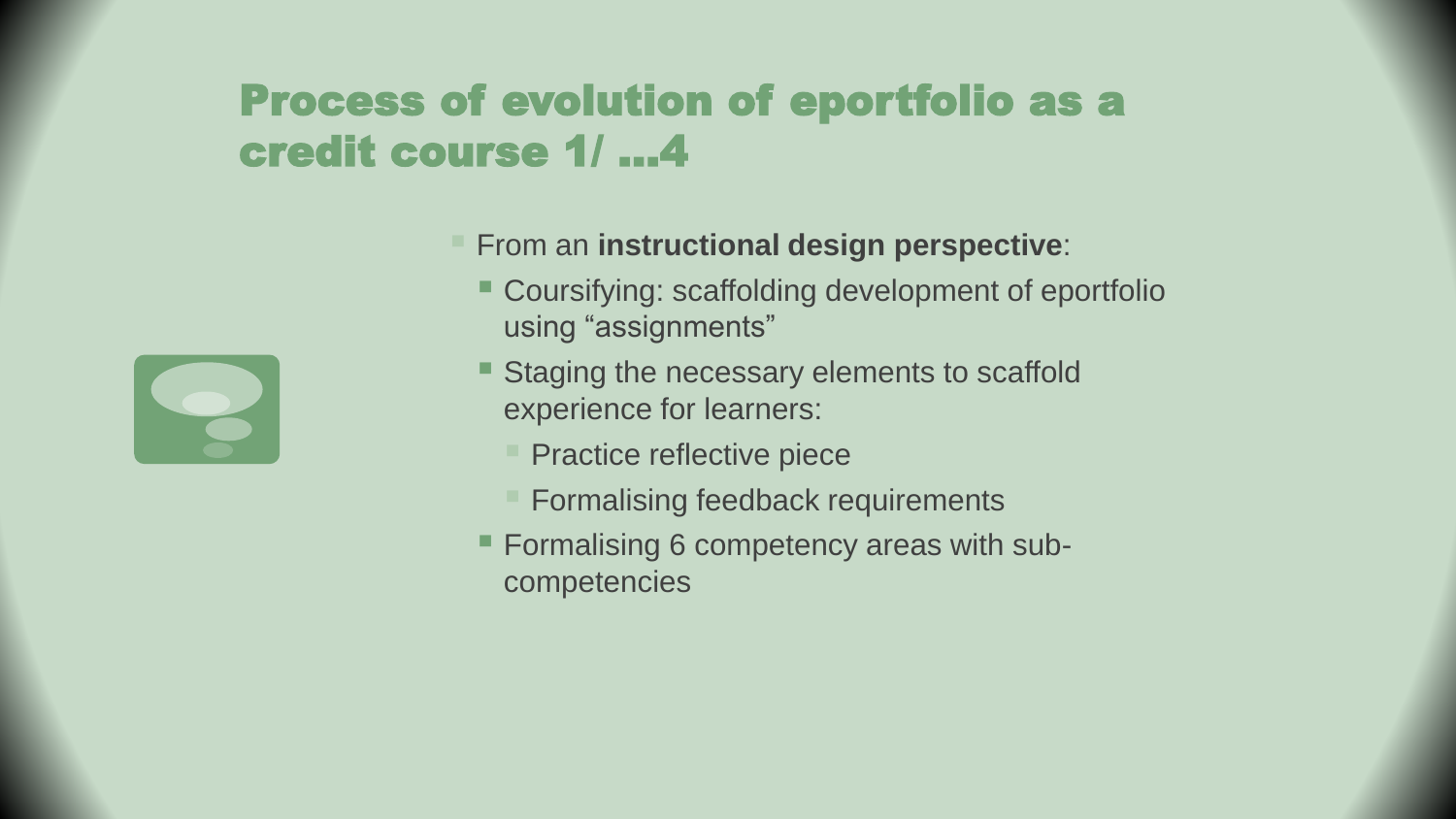#### Process of evolution of eportfolio as a credit course 2/ …4

#### **Firm a resourcing perspective:**

- **Providing list of past-student sample portfolios**
- **Providing collection of past-student sample** presentation recordings
- constantly updating resources:
	- Research readings on value of eportfolios
	- Research readings on reflection
	- Examples of formal learning workplace transitions
	- Different styles of reflection: in text, graphical, and audio/video formats

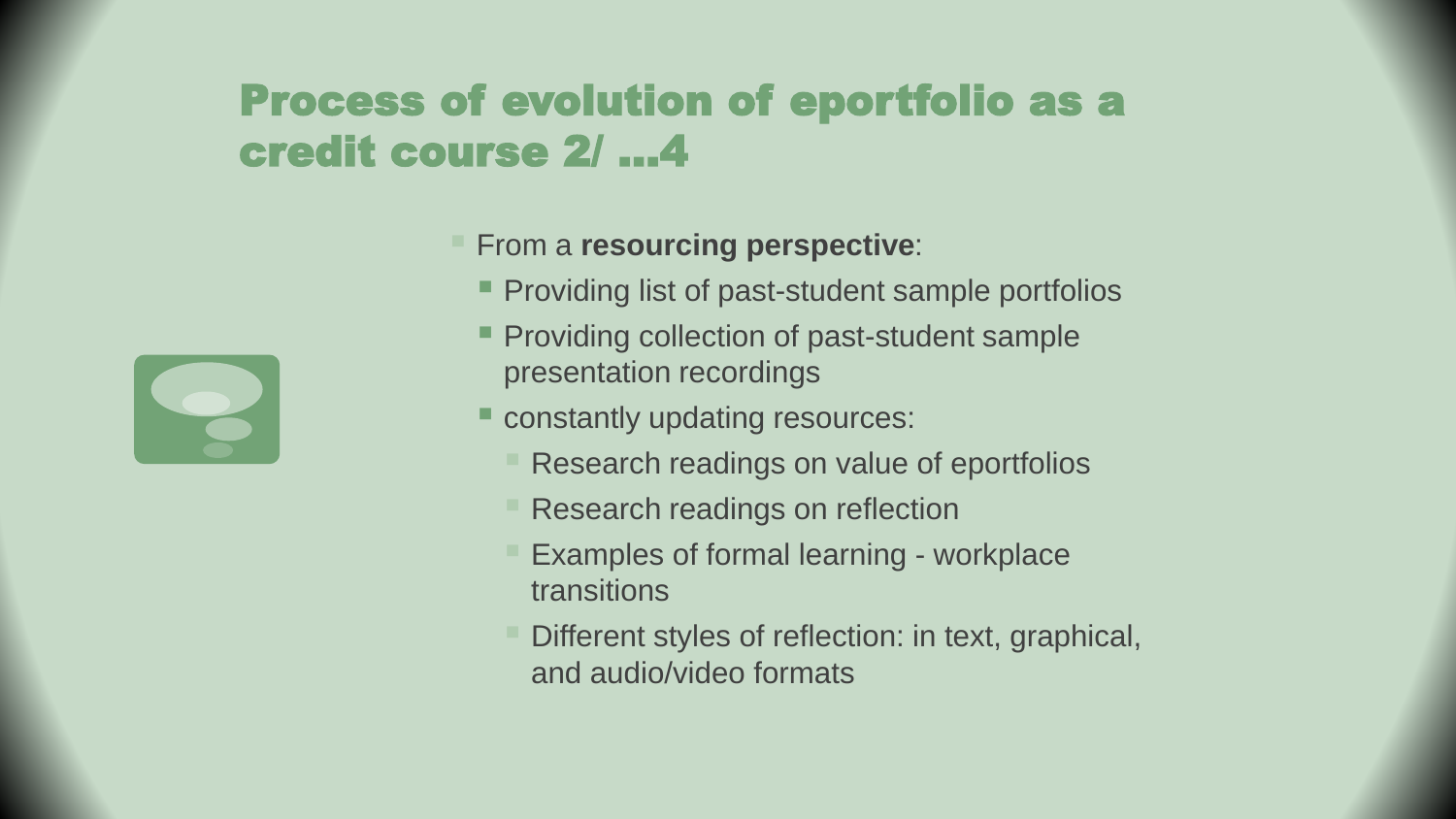#### Process of evolution of eportfolio as a credit course 3/ …4

- From a **pedagogical**/heutagogical perspective:
	- **Instructor strategies:** 
		- **Triggers for learning?**
		- **Learning moments?**
		- "aha!" & "oh no!" moments?
		- Dig deeper:
		- What did you notice?
		- How did you perceive it?
		- What did it mean to you? Your learning?
		- How did it affect you as a learner?
			- As a professional?
- $\rightarrow$  Take-aways: what do/would you do differently now? How has this experience affected you as a lifelong, life-wide learner**?**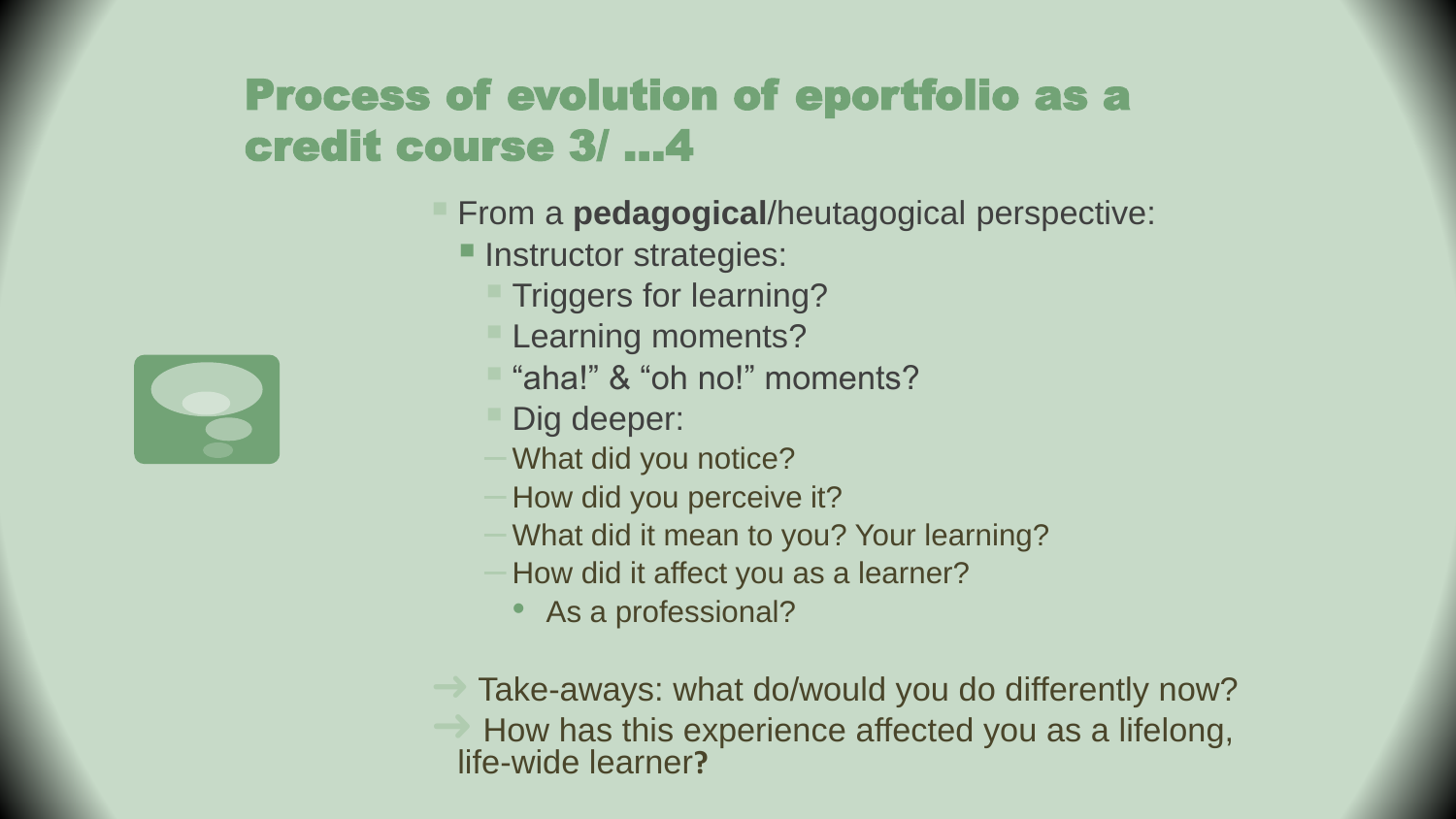#### Process of evolution of eportfolio as a credit course 4/ …4

- From a **pedagogical**/heutagogical perspective (cont'd):
	- Bi-weekly synchronous Q & A seminars (recorded)
	- Peer-peer feedback & instructor-learner feedback
	- $\blacksquare$  reflection (internal) tension with feedback giving and receiving (social constructivist) - Ecological constructivism (EC)
	- refinement of definition of reflection: "critical" not necessarily negative (EC)
	- **If** introductory learning goals cf concluding summative reflections
	- co-teaching: sub-group of instructors/faculty who are interested and invested
	- **Introduction of mindfulness seminars, resources &** practices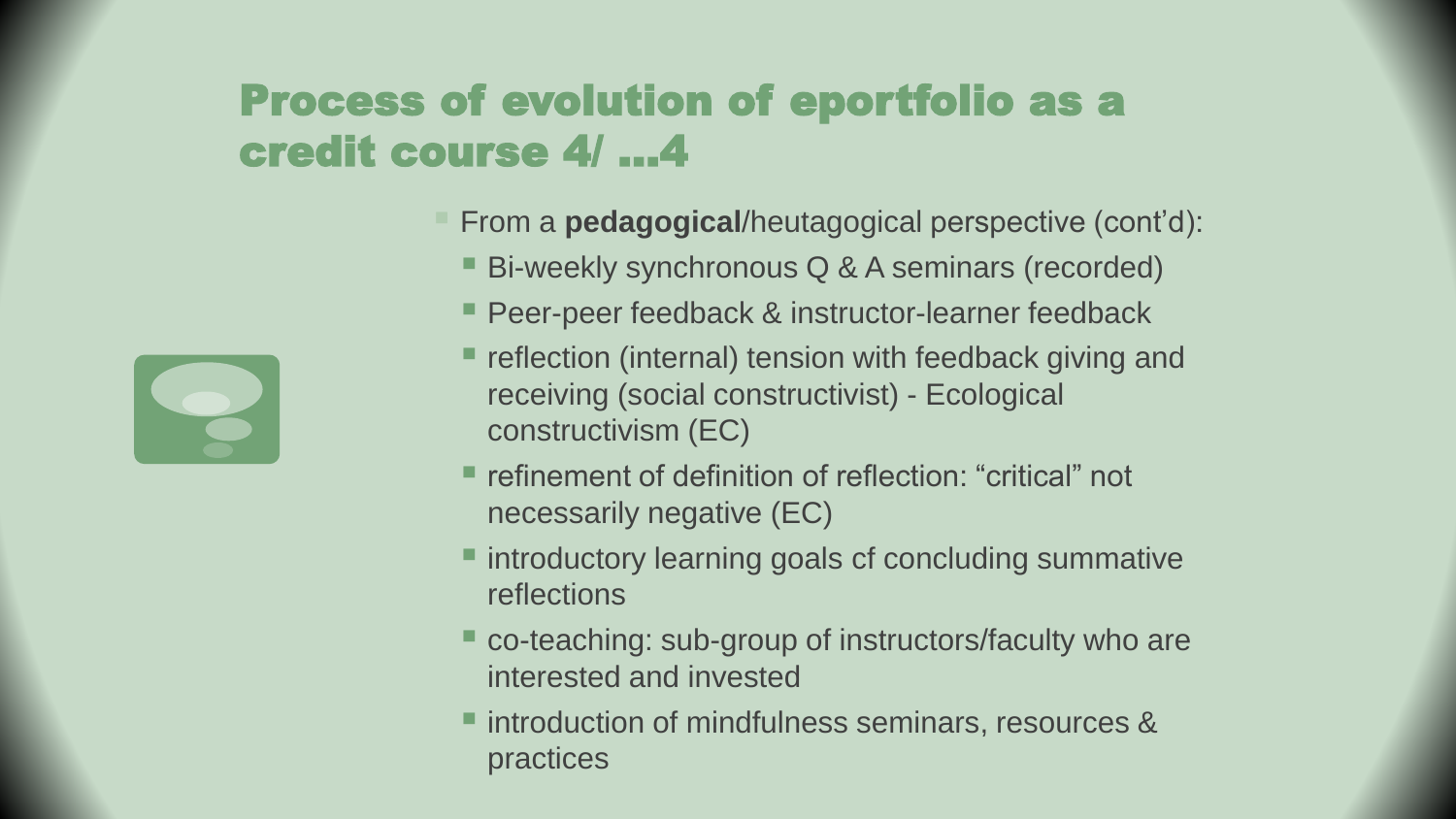# Reflection

**Reflection is what happens in the interstices in** our minds and being between stillness, cognition, movement, and affect (feelings, emotions and beliefs). It is where creativity and deep understanding emerges - including creativity of construal, thought, ideas, and insight. It is this embodied emergence of imagination and creativity that propels innovation and brings about transformation. (Hoven, 2020)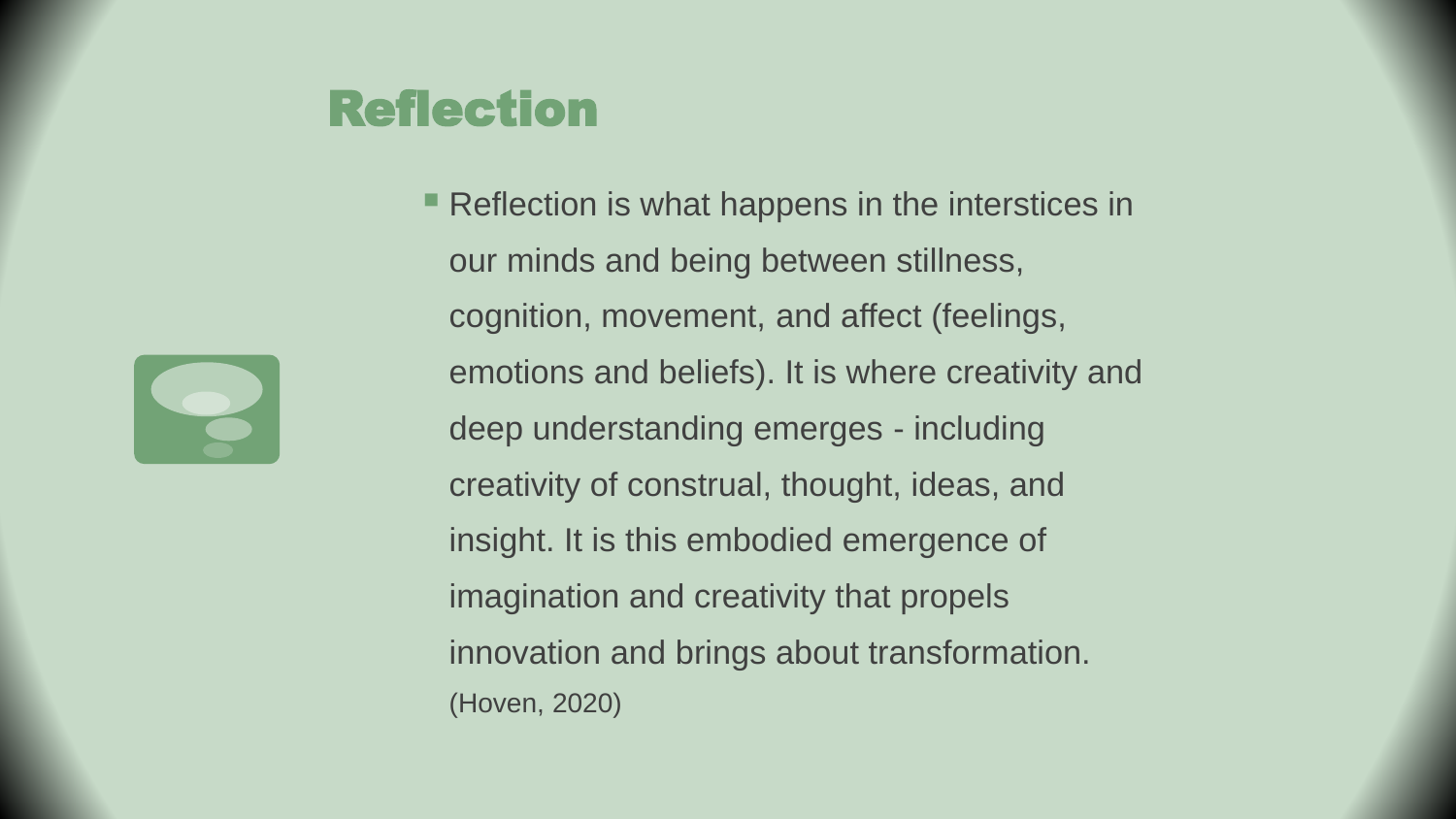#### On-going questions … and future research

**Tension between retrospective view vs** reflective writing/journalling

■Grading? based on competencies – "to what extent has … developed?": scaled descriptive criteria

**E** development of reflection: mindfulness?

**PD** for educators and their use + nature of reflection that is valuable and effective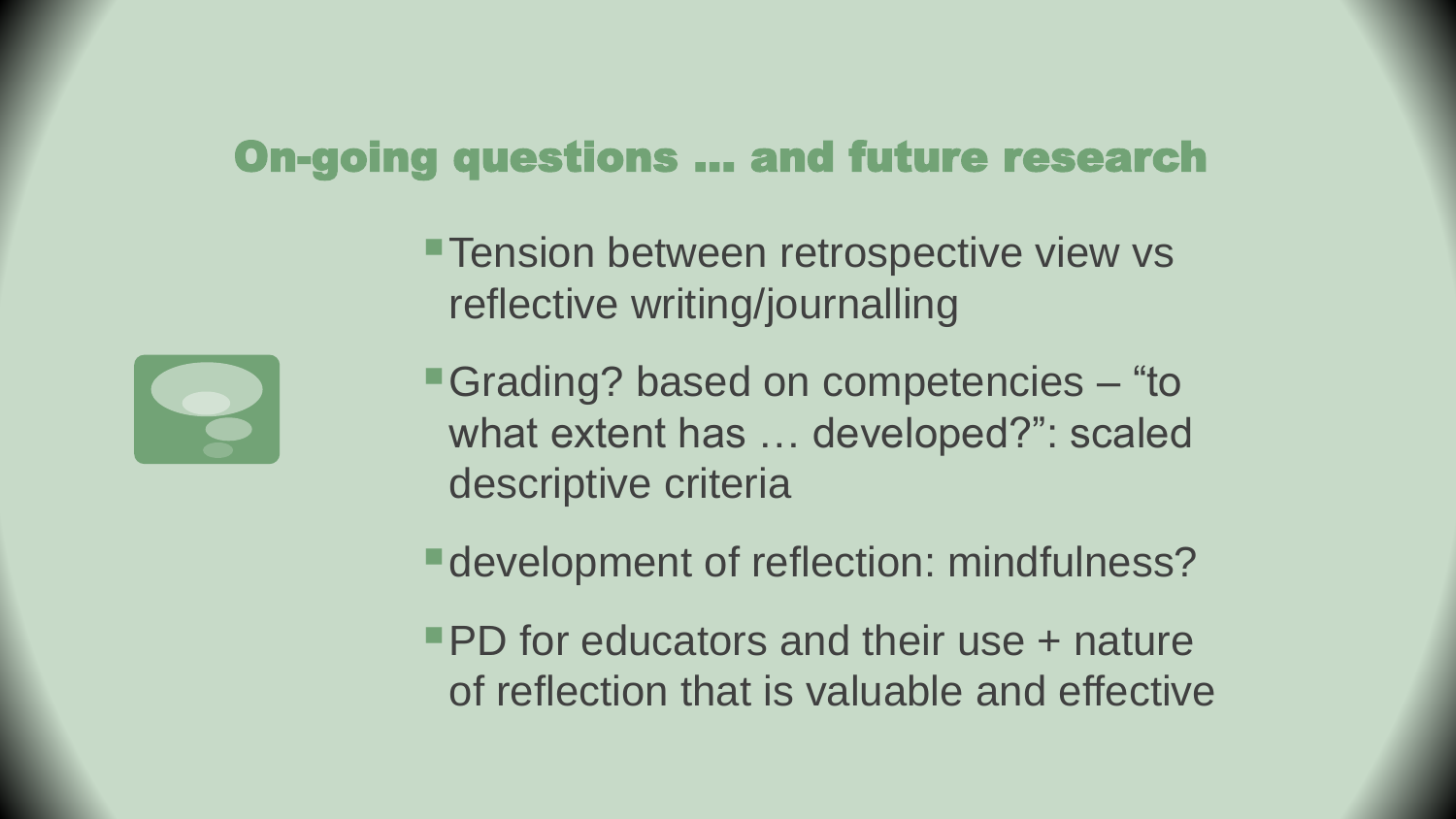# Your questions? Comments?